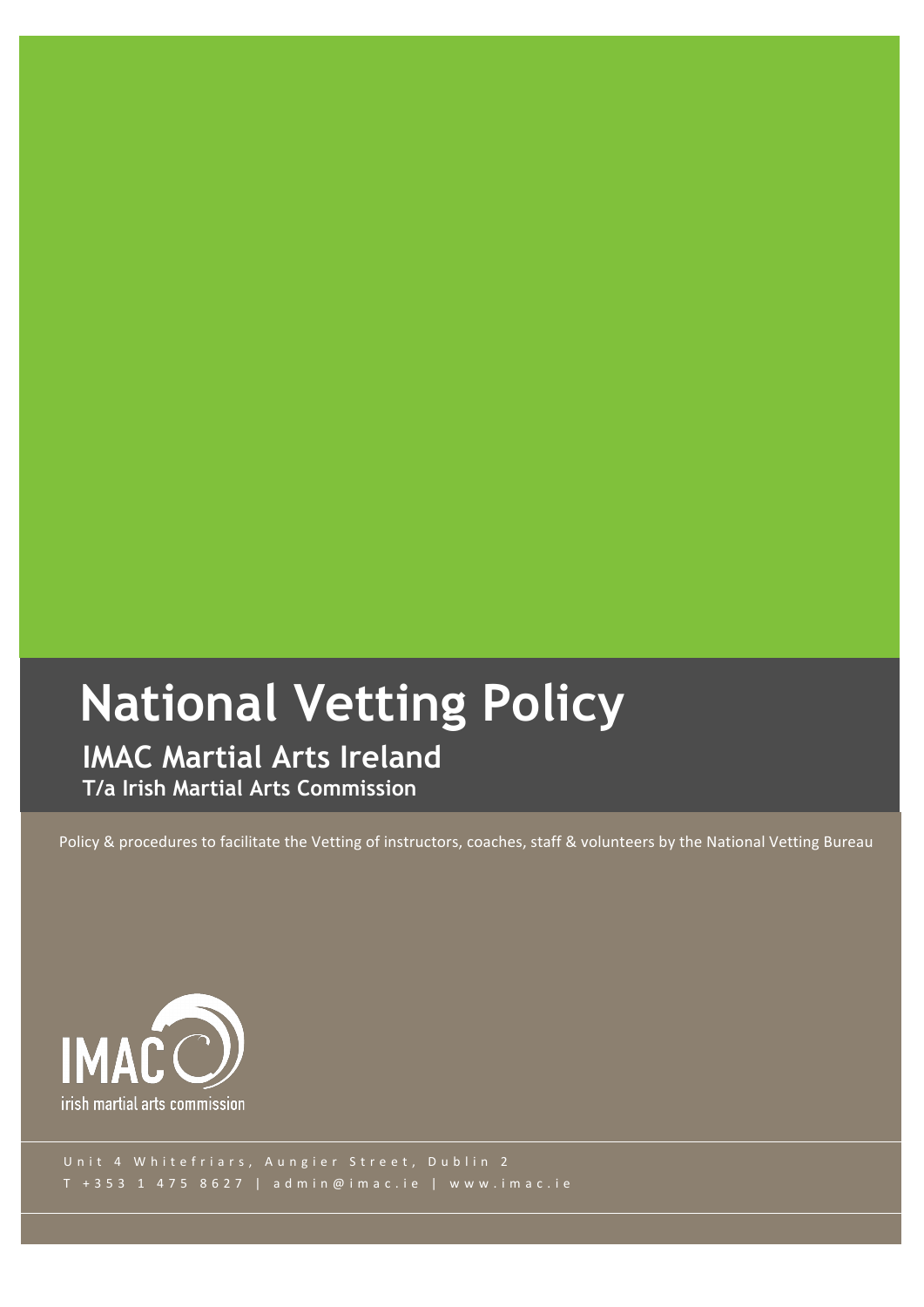

# **Irish Martial Arts Commission National Vetting Policy**

#### **Overview**

1.1. The IMAC – Martial Arts Ireland - T/A Irish Martial Arts Commission (hereafter to be referred to as the Commission) will operate a National Vetting programme in conjunction with the National Vetting Bureau.

#### **Registered Organisation**

2.1. The National Vetting Bureau has accepted the Commission's application to become a 'Relevant Organisation' and has allocated the Commission the National Vetting Registration Number 706.

# **Exclusion Criteria**

3.1. IMAC has adopted a membership criteria that clearly identifies offences that would exclude an individual working with the Commission, or any IMAC registered club, in any way (e.g.: as a member, instructor, assistant instructor, tutor, volunteer, employee or other assistant). See 'Exclusions' section.

3.2. The Exclusion Criteria allows for several levels of sanction taking into account the individual circumstances and considerations involved in each case.

3.3. In this Policy the IMAC has included a range of sanctions that will apply to any existing member should they refuse to co-operate with the National Vetting Process.

# **Authorised Signatory / Liason Person**

4.1. IMAC has appointed an Authorised Signatory to act as the IMAC National Liaison Person with the National Vetting Bureau who shall will be;

> **The Commission's National Children's Officer, unless decided** otherwise by the IMAC Executive.

4.2. The Authorised Signatory must undergo appropriate training as determined by the National Vetting Bureau.

4.3. The Authorised Signatory shall implement and enforce the IMAC National Vetting Policy, in line with the Commission's National Vetting Criteria and other IMAC Practices and Procedures, without on-going reference to the Commission's Executive.

4.4. The Authorised Signatory shall report directly to the IMAC Executive.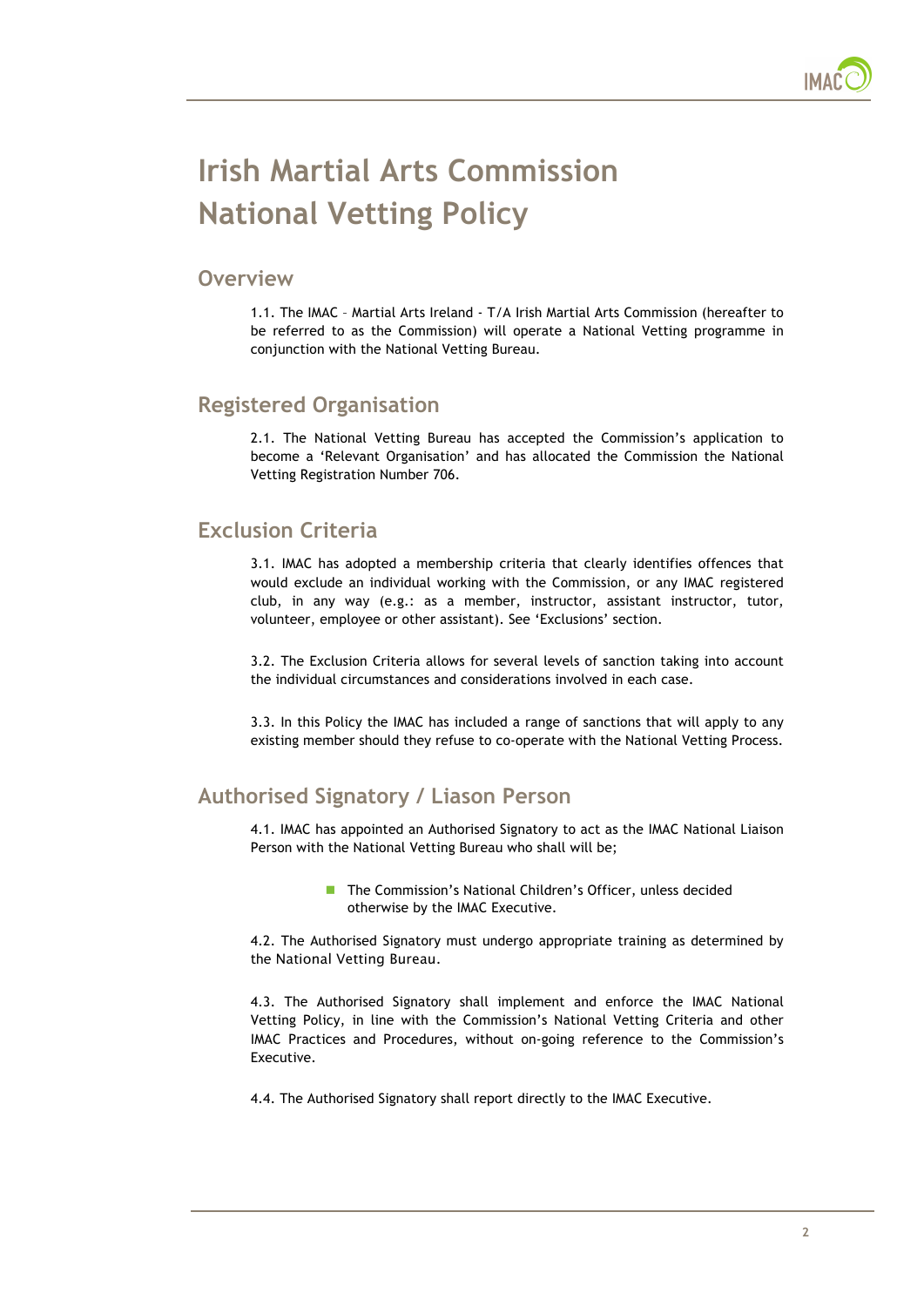

# **National Vetting Support Team**

5.1. The Commission Executive Committee shall appoint a National Vetting Support Team to support and advise the work of the Authorised Signatory.

5.2. The National Vetting Support Team shall comprise of the Commission President and Chairperson (or one other Executive Member appointed by the Executive Committee).

5.3. The Support Team will convene when requested by the Authorised Signatory in order to advise in dealing with disclosures and other issues that might arise from time to time.

5.4. If the Authorised Signatory is unable to make a decision on an issue, having discussed it with the Support Team, the matter may be brought to the full Commission Executive Committee for a decision. In such circumstances the identity of the person referred to in the disclosure may, at the discretion of the Authorised Signatory, be revealed.

5.5. The Authorised Signatory will implement or enforce the decision of the Executive in line with existing IMAC Practices and Procedures.

#### **National Vetting Requirement**

6.1. All IMAC Executive Members, IMAC Sub-committee Members, Instructors, Assistant Instructors, Coaches (whether assimilated or awarded), Volunteers and Employees must engage fully with the IMAC National Vetting programme.

#### **New Organisations**

7.1. Any new Organisation joining IMAC must agree to the Vetting of all of their instructors as part of the membership application process.

7.2. New instructors joining an existing organisation, but who were not previously members of IMAC, are 'New Members' in the context of National Vetting.

7.3. A current member of IMAC opening a new club is not a 'New Member' in the context of this National Vetting policy.

#### **Pending Clearance**

8.1. Any Commission member will be considered to be in full compliance with the IMAC National Vetting Policy requirements once they have completed and submitted, to the Authorised Signatory, the required documentation and National Vetting Application form – pending a Clear response from the IMAC National Vetting Bureau. If a concern is raised at this stage in relation to a previous conviction / prosecution/ relevant information the Authorised Signatory may require the Applicant to Step Aside (see later section) pending final clearance or appropriate action being taken.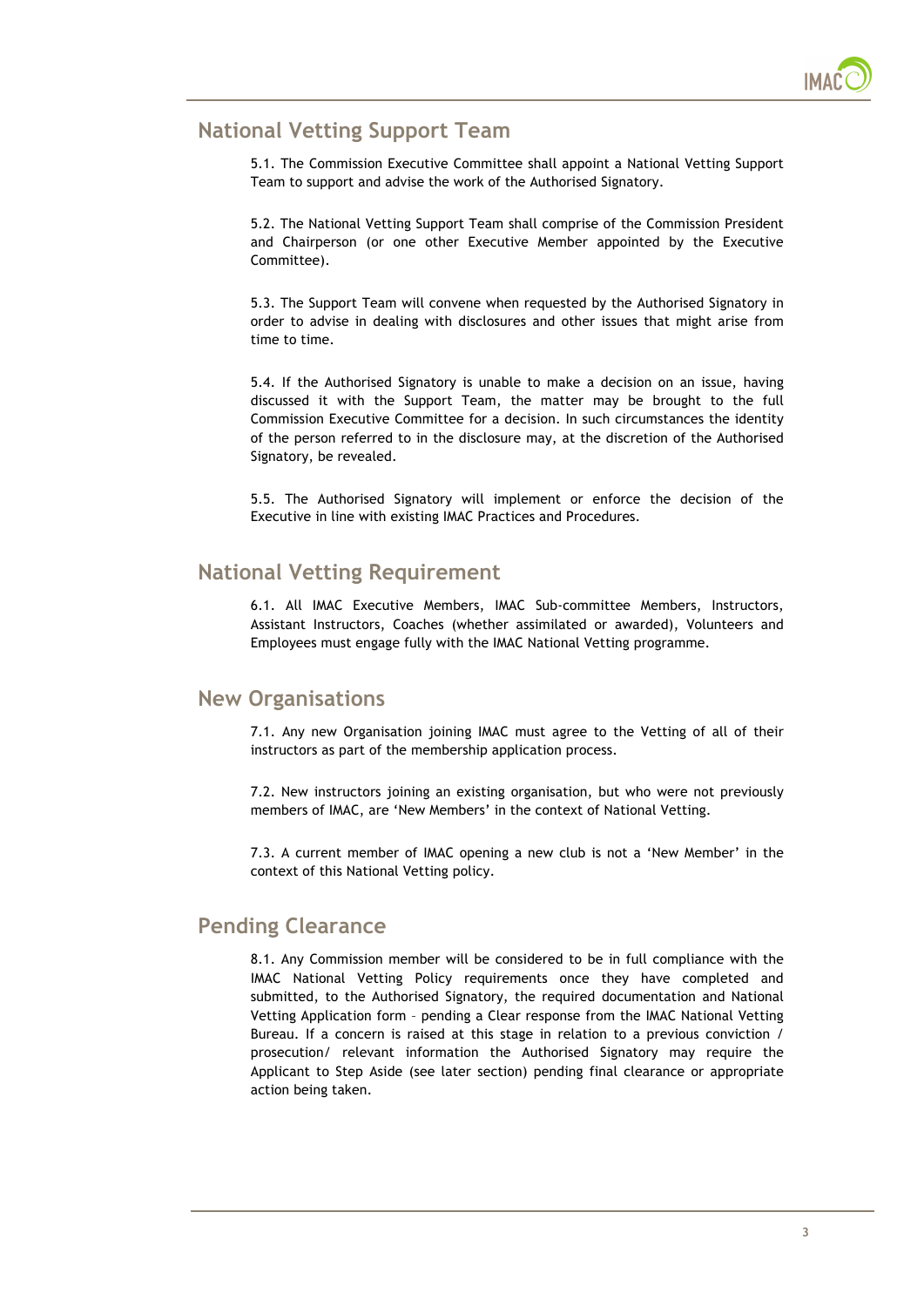#### **National Re-vetting**

9.1. Commission members, instructors, tutors, employees, volunteers and others will be required to undergo re-vetting after five years, or from time to time as requested to do so by the Commission Executive and/or the Authorised Signatory or as advised by the National Vetting Bureau.

9.2. The following administration fees shall apply to IMAC National Vetting applications.

> 1st application from an existing Instructor of an IMAC registered Club or Organisation. who has not submitted a completed Garda Vetting Application by  $31/12/12$   $\epsilon$  20

1st application from a new member  $\epsilon$ 20

2nd or more applications - if returned to applicant as 'incomplete'  $\epsilon$   $\epsilon$   $\epsilon$   $\epsilon$ 

Any member deemed to be in Non-compliance by the IMAC Executive  ${\sf Committee}$   ${\sf \epsilon}{\sf 100}$ 

9.3. There is no IMAC National Vetting fee for newly promoted Instructors or Assistant Instructors from Organisations or Clubs who were full members of IMAC on the 31/12/2012.

9.4. There is no IMAC National Vetting fee for Volunteers or Parent helping to run a club.

#### **The Role of the IMAC National Vetting Liaison Person**

10.1. The role of the IMAC Vetting Liaison Person (hereafter referred to as the Authorised Signatory) shall include:

- **D** Overseeing the distribution, return and processing of all Commission Members' National Vetting Applications.
- **E** Conducting all communications regarding National Vetting with the National Vetting Bureau.
- **I** Implementing and enforcing the Commission's National Vetting Policy , in line with IMAC National Vetting Criteria and all other Commission Practices and Procedures.
- Keeping the Commission Executive informed of all issues of concern that may arise relating to the National Vetting Process (without identifying the individuals concerned).
- **E** Consulting with the IMAC National Vetting Support Team when the need arises.
- **E** Working to ensure that Commission Membership understands and engages with the National Vetting Process.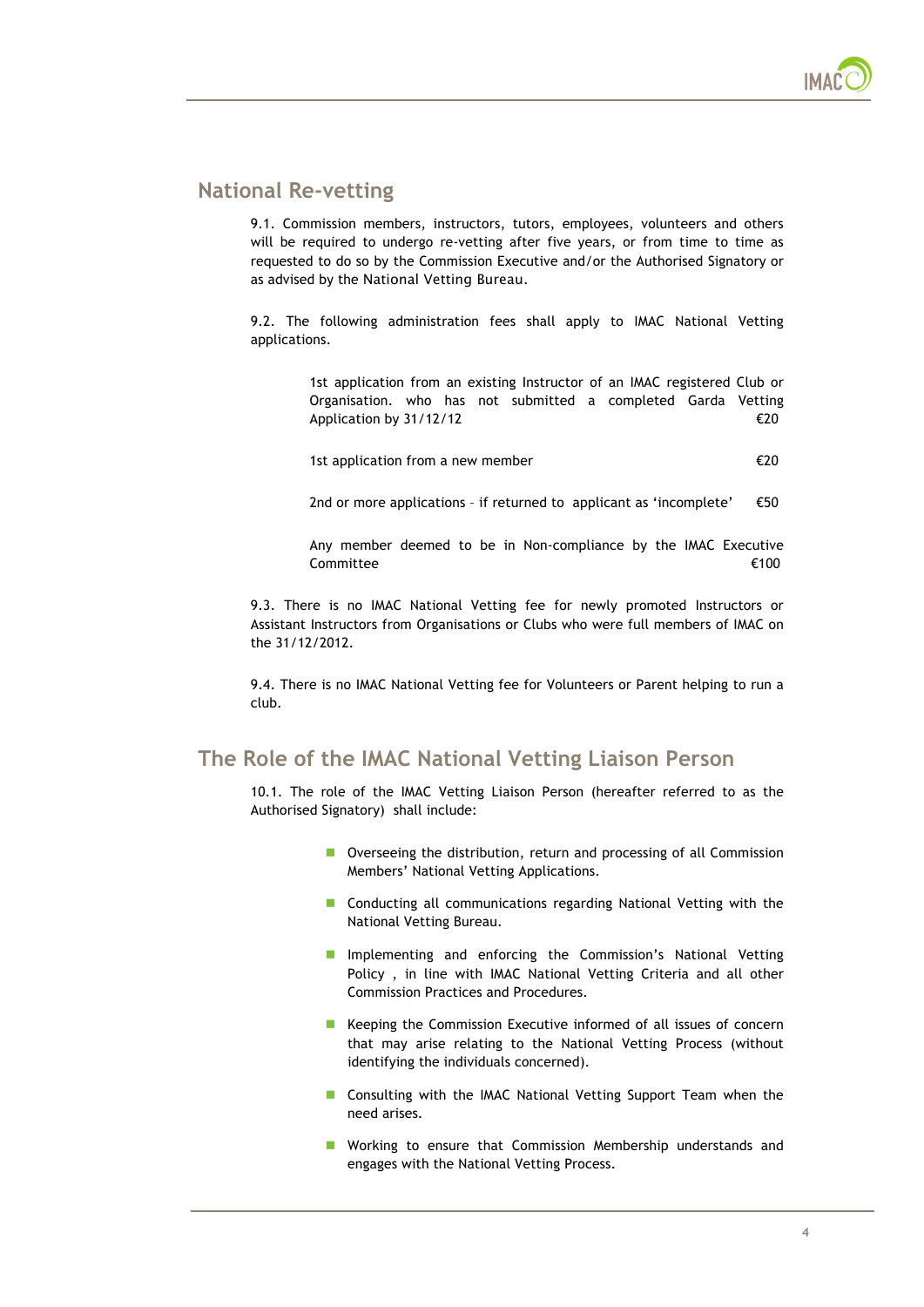

**If deemed necessary, training assistants in the larger Commission** Organisations, to act as a point of contact to facilitate the smooth processing of their members' National Vetting Applications.

#### **Other Organisation Vets**

11.1. The Commission will not accept National Vets processed on behalf of or through any other Organisation – unless agreed in advance with the National Vetting Bureau.

# **IMAC National Vetting Certificate**

12.1. The Commission may stamp National Vetting Reports received back from the National Vetting Bureau to state that each National Vet applies only to the applicant's membership of the Commission.

12.2. The Commission may issue an IMAC National Vetting Certificate to any person who has successfully undergone the IMAC National Vetting process.

12.2. The Commission shall only issue a National Vetting Certificate that remains valid for a period of one year, to any individual who is a member of an orgnaisation that is a probationary member of the Commission.

12.3. IMAC National Vetting certificates cannot be display in any club other that the one for which it has been issued – and that club being at all times a current member of IMAC

12.4 Members moving from one club / organisation to another, within IMAC, do not need to be re-vetted.

12.5 Existing members opening a new club are not New Members in the context of the IMAC National Vetting Policy and, therefore, do not need to be re-vetted.

12.6 New instructors joining an existing club or organisation, who are not otherwise current members of IMAC, are New Members in the context of the IMAC National Vetting Policy and, therefore, do need to be Vetted.

#### **The IMAC National Vetting Process**

13.1. The Individual to engage with the Commission National Vetting process will receive an official National Vetting Bureau Application Form, a Commission National Vetting Registration form from the Authorised Signatory, an IMAC cover letter, a sheet explaining the IMAC National Vetting process, a sheet explaining the IMAC National Vetting fee and a pre-addressed envelope with the Authorised Signatory's address clearly stamped in bold with 'Confidential'.

13.2. The individual applicant will complete the application material listed in 13.1. as requested and return it to the Authorised Signatory (by hand or by post).

13.3. IMAC National Vetting Applications will not be processed by e-mail.

13.4. National Vetting applicants are advised to keep a personal copy of their National Vetting Application forms, and any ensuing reports / communications.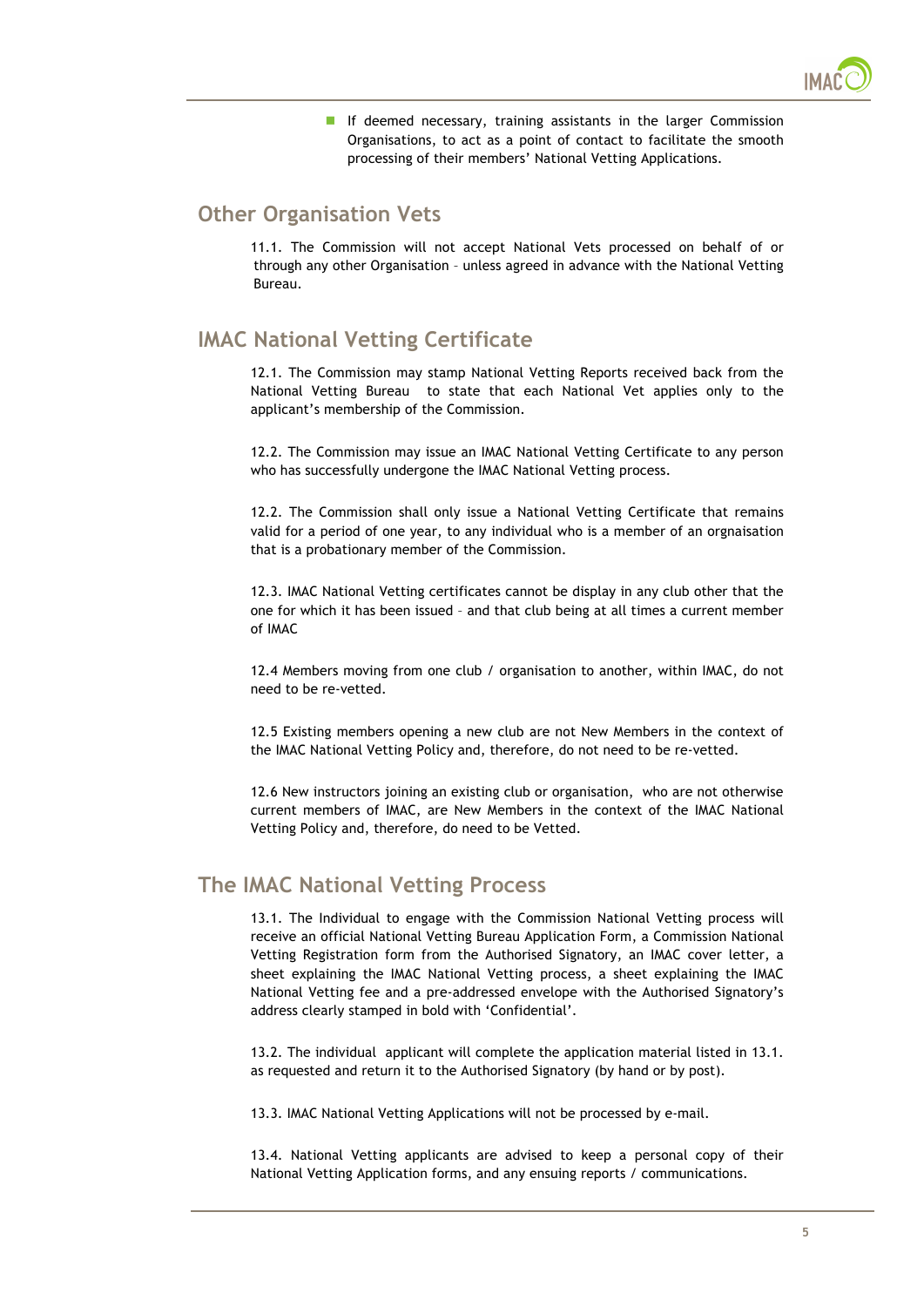

13.4. The Authorised Signatory will ensure that no other person opens any National Vetting related mail and that any person involved in handling the arrival of post at the assigned address should be fully aware of this requirement.

13.5. The Authorised Signatory will check that the Application Form has been satisfactorily completed, that there are no omissions and that the writing is clearly legible. The Authorised Signatory will also check that the information is accurate – only in so far as there may be other information at the Authorised Signatory's immediate disposal to make such a check.

13.6. If there is any information missing that is of minor significance (e.g. writing the name in block letters) the Authorised Signatory can contact the applicant via phone and complete the form accordingly.

13.7. If there are significant gaps in the information, or essential questions not answered, the Authorised Signatory should return the Application Form to the applicant, informing them of the additional information needed, and asking him/her to complete the application and return to it the Authorised Signatory as soon as possible. In such cases the applicant will be deemed not to have complied with the Commission National Vetting requirements until the completed documentation is returned.

13.8. If such material is not returned to the Authorised Signatory within 30 days (The Authorised Signatory may use his/ her discretion to extend this period to 60 days) there-after the person will be deemed to be in 'non-compliance' with the IMAC National Vetting requirements.

13.9 If the Authorised Signatory receives a substantially incomplete Garda Vetting Application s/he may, at his/her discretion, return all of the material received and request that they resubmit a correctly completed Application. In such cases applicant are deemed not to have complied with the IMAC National Vetting requirements.

14.1. When the Authorised Signatory is satisfied that the application form has been completed, they may take a copy of the completed application and file it in a designated safe place (see 'storing National Vetting Data').

14.2. The Authorised Signatory shall then allocate an IMAC National Vetting Number (IMAC + National Vetting Batch  $#$  + IMAC Ref  $#$ ) to the individual application, list it in the current/next batch of National Vetting Applications and forward the Batch to the National Vetting Bureau.

14.3. When the National Vetting Bureau responds to the application of a particular individual the response of the Authorised Signatory will depend on the contents of that response.

14.4. If the National Vetting Bureau requires further information or if it states that the application is not completed correctly, it will be returned by the Authorised Signatory to the individual applicant, with a copy of relevant correspondence and s/he shall be required to complete and return the form to the Authorised Signatory. The Authorised Signatory will then re-check the application and if satisfied, forward the application to the National Vetting Bureau.

14.5. If the National Vetting Bureau returns a Clear Vet, and if requested by the applicant, the Authorised Signatory may stamp the letter with the Commission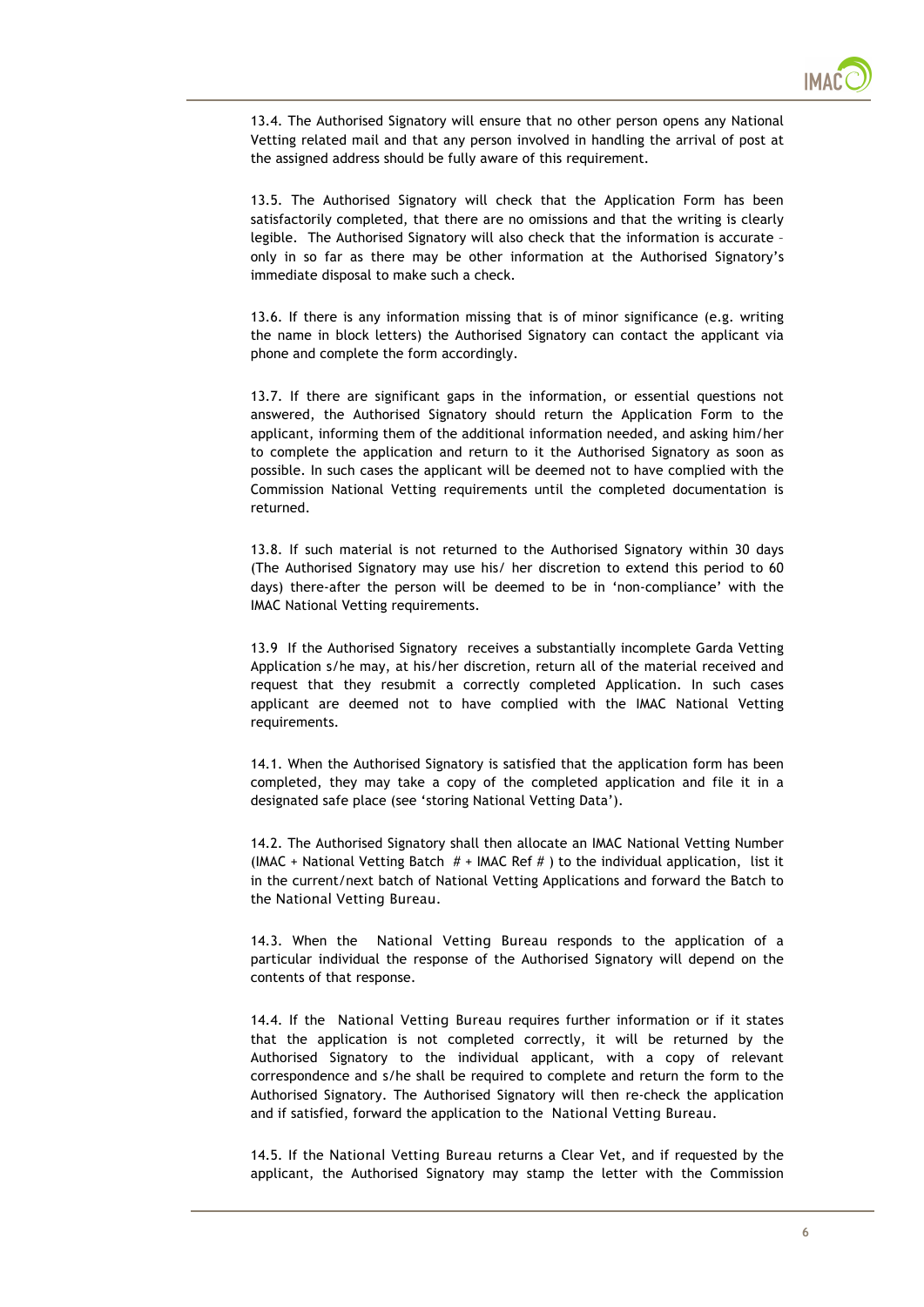

National vetting stamp, forward a copy of the stamped letter to the individual applicant and file the original response, with a copy of the National Vetting Application Form that may have been made, in the National Vetting file.

14.6. The Authorised Signatory shall maintain a register of Cleared Vets that the Commission Executive may request to see at any time.

14.7. If the National Vetting Bureau returns a vet with disclosures (identifying possible convictions or prosecutions) the Authorised Signatory will refer to the agreed Commission Exclusion Criteria and will respond accordingly.

14.8. The Authorised Signatory will have the authorisation to operate within the range of sanctions that are laid down by IMAC in the National Vetting Criteria and can proceed to inform the individual of the outcome of the National Vetting Process.

14.9. The Authorised Signatory may convene a meeting of the Commission National Vetting Support Team if advice is needed on how to respond to any National Vetting reply s/he has received.

15.1. As part of the response, the Authorised Signatory (and 1 member of the National Vetting Support Team if the Authorised Signatory so chooses) may then meet with the applicant to ascertain whether or not s/he accepts the findings of the National Vet.

15.1. If a case arises where the Authorised Signatory, having consulted with the National Vetting Team, is still not able to, or not clear on how to, respond to a National Vetting Report, they may bring the matter to the attention of the Commission Executive for a decision.

15.2. In such circumstance the Authorised Signatory will then implement the decision of the Executive in line with all existing Commission Practices and Procedures.

15.3. At all times during this process the Authorised Signatory is authorised to consult with the National Vetting Bureau as necessary.

#### **Exclusion Criteria**

16.1. The offences that will warrant an individual to be excluded from membership of the Commission shall be;

**1** Harm of a child or vulnerable adult

(see National Vetting Bureau Bill for definition).

- **2** Grievous Bodily Harm (GBH) against any person
- **3** Any offence that brings Martial Arts into disrepute.
- **4** Other offences directly relevant to the applicant's role in the organisation.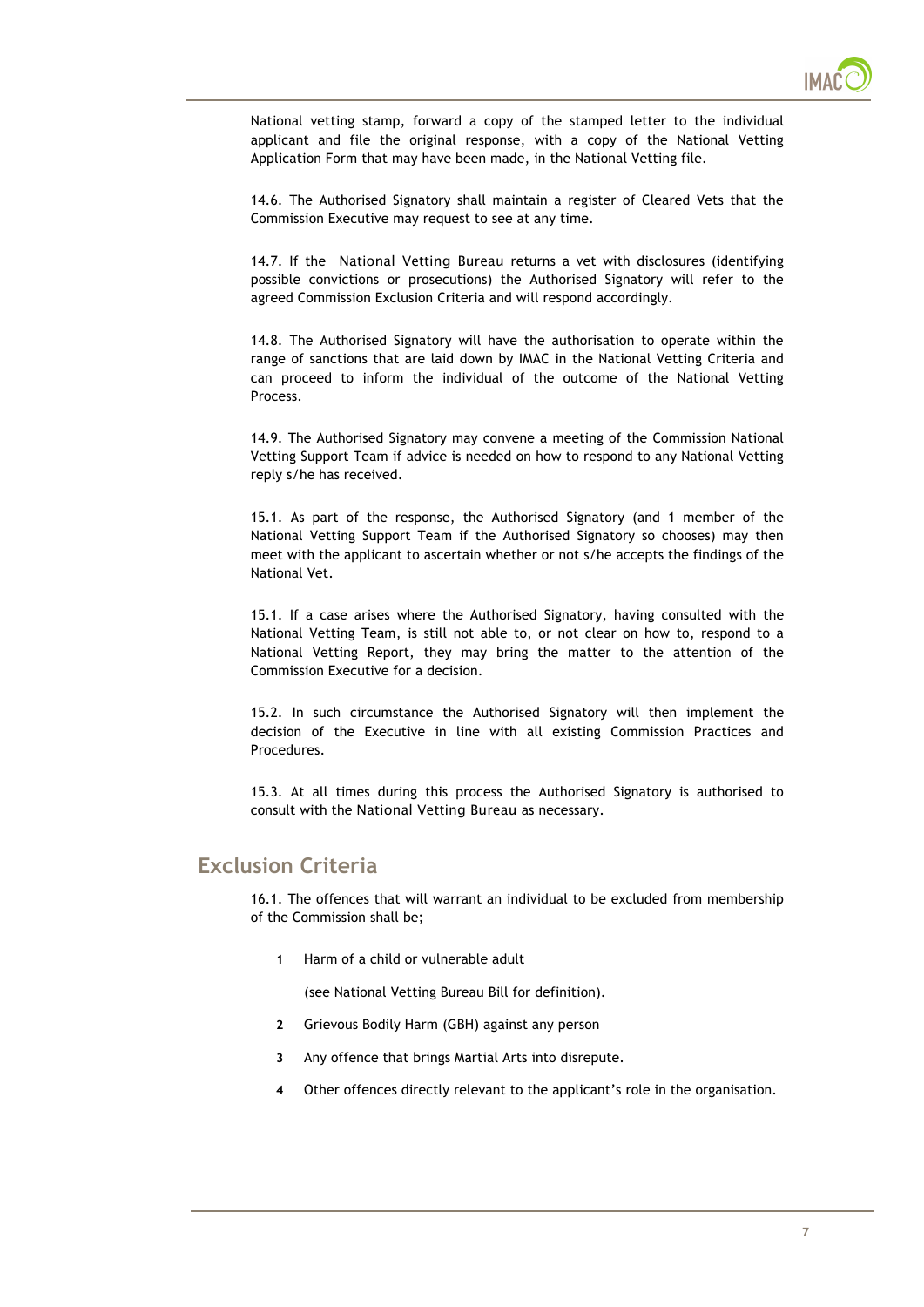

#### **Step-a-side Mechanism**

17.1. If any matter of concern arises during the National Vetting process of any existing member(s) they must, on the request of the Authorised Signatory, step aside from instruction and/or direct contact with Children and Vulnerable Adults associated with their club until the matter is cleared up.

17.2. Therefore, existing members will be strongly advised to notify the Authorised Signatory as soon as possible of any issues that might arise so that steps can be initiated to minimise the length of time an instructor might have to step aside.

17.3. Non-disclosure of any significant offense or charge on a submitted National Vetting Application form will automatically trigger the 'Step-a-side' process until the matter has been determined and acted upon by the Authorised Signatory.

17.4. The Commission material explaining the National Vetting process should make members aware of section 17.3.

#### **Appeal Against a National Vetting Report**

18.1. If an applicant feels that any aspect of a report received on foot of their National Vetting Application is incorrect, the Authorised Signatory will assist them in querying the findings with the National Vetting Bureau.

18.2. Accepting that the National Vetting Bureau is reporting what is on record in response to the name and information provided by the applicant, the Authorised Signatory will take the findings of any National Vetting Report to be accurate in regard to any such appeal until such times that the National Vetting Bureau may inform the Authorised Signatory to the contrary.

# **Appeal Against a Decision Made by the Authorised Signatory**

19.1. Any applicant wishing to appeal any decision made by the Authorised Signatory, or the Commission's Executive, relating directly to their application under the IMAC National Vetting programme, may lodge an appeal with the Executive Committee.

19.2. The Commission Executive shall, in response, set up an Appeals Committee (excluding any person involved in the initial decision – other than the Authorised Signatory) who shall hear the appeal and rule in full consideration of all existing Commission rules, regulations, policies and procedures, with special attention being paid to the National Vetting Criteria and Sanctions adopted by the Commission.

19.3. The decision of this Appeal Committee shall be final – unless the decision is to exclude the individual from membership of the Commission – in which case they have the right to appeal to the next Annual General Meeting (AGM). In such cases, the individual will be taken to be a suspended member pending the outcome of the AGM Appeal.